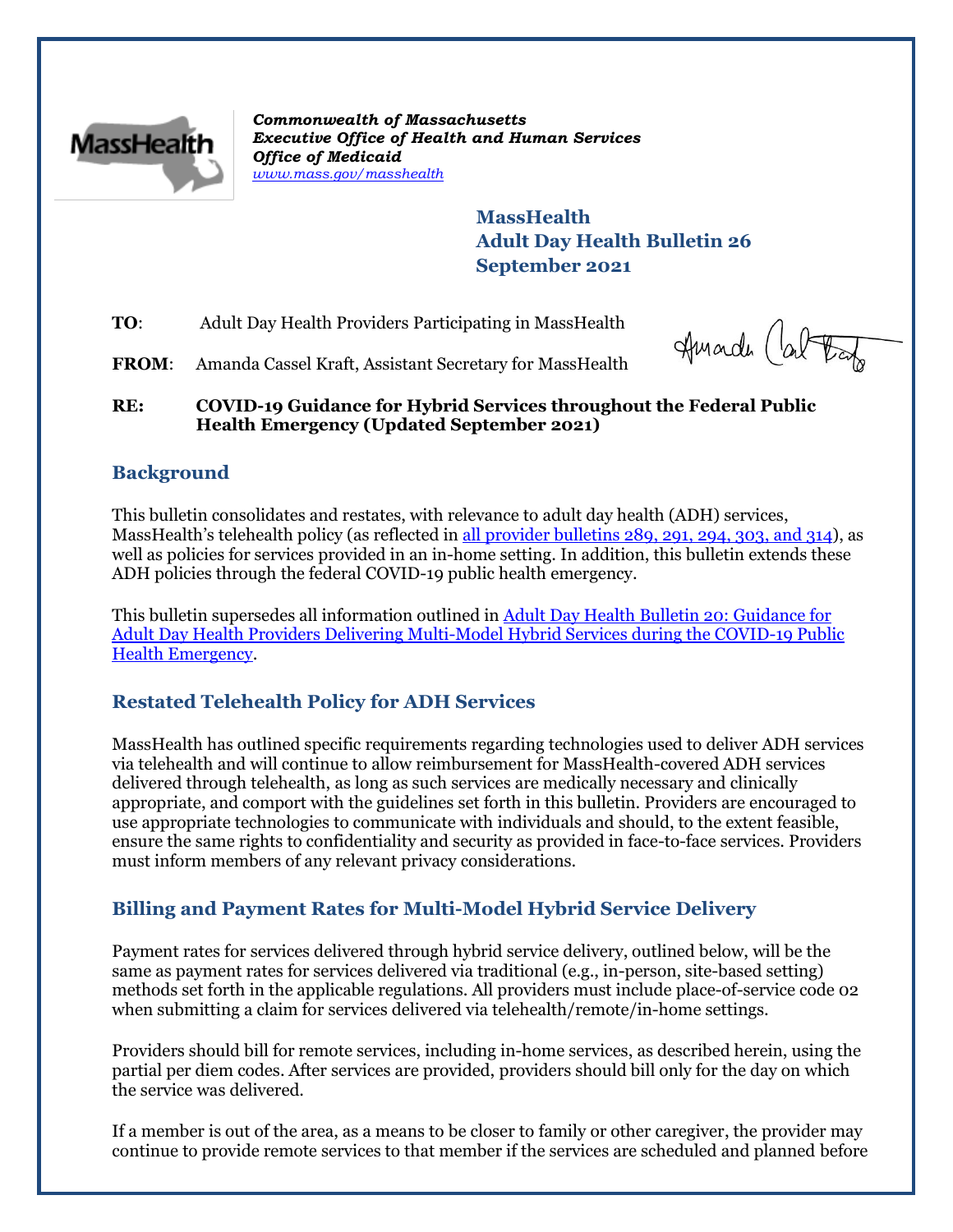**MassHealth Adult Day Health Bulletin 26 September 2021 Page 2 of 4**

the delivery of the service. Remote services are not acceptable for members outside the Commonwealth.

After the services are delivered, providers may submit claims either on a monthly basis or more frequently throughout the month.

### **Multi-Model Hybrid Service Requirements**

- 1. Remote/telehealth services for ADH are services that are typically provided in the congregate, site-based, setting, with specific objectives and goals for the member but performed via telehealth, in-person outside of the program site, or through video interaction.
- 2. Remote/telehealth services, as well as any in-person services provided in an in-home setting, are planned engagements for the member. The member and the ADH provider must agree on a schedule of services to be delivered to the member on a weekly basis.
- 3. Clearly delineated adult day health payment rates in 101 CMR 447.00: *Rates for Certain Homeand Community-based Services Related to Section 9817 of the American Rescue Plan Act* apply to adult day health services provided by eligible providers through remote/telehealth or inperson services, where:

a. services align with the member's individualized plan of care, including the member's "return to program" plan of care, and promote the prevention of decompensation in mental and physical status due to isolation in the home; and b. services provided remotely mirror services provided during site-based services.

- 4. Video interaction, group telephonic, and in-home services may be delivered up to five days per week throughout the remainder of the federal public health emergency. Only one service may be delivered to a member per day.
- 5. Services provided telephonically on a one-to-one basis to members throughout the months of July and August may be delivered up to five days per week. Telephonic services provided on a one-to-one basis during the months of September and October are limited to three days per week. Telephonic services provided on a one-to-one basis during the months of November and December are limited to two times per week. Only one service may be delivered to a member per day.
- 6. Members attending site-based services and who receive one-to-one telephonic services on alternate days, may continue to do so through the end of August. For service dates in September and beyond, those members may not receive one-to-one telephonic services. All other remote services, i.e., video and group telephonic services, in-person remote/doorstep and in-home services, are billable on alternate days of site-based attendance throughout the remainder of the federal public health emergency.

## **Qualifying Multi-Model Hybrid Remote/Telehealth Services**

For an ADH program to be able to provide remote services eligible for reimbursement, the program must deliver services in the congregate setting for those members who require or desire traditional day program services. To qualify for eligible ADH reimbursement, a provider must deliver services that fall into one of the following three categories: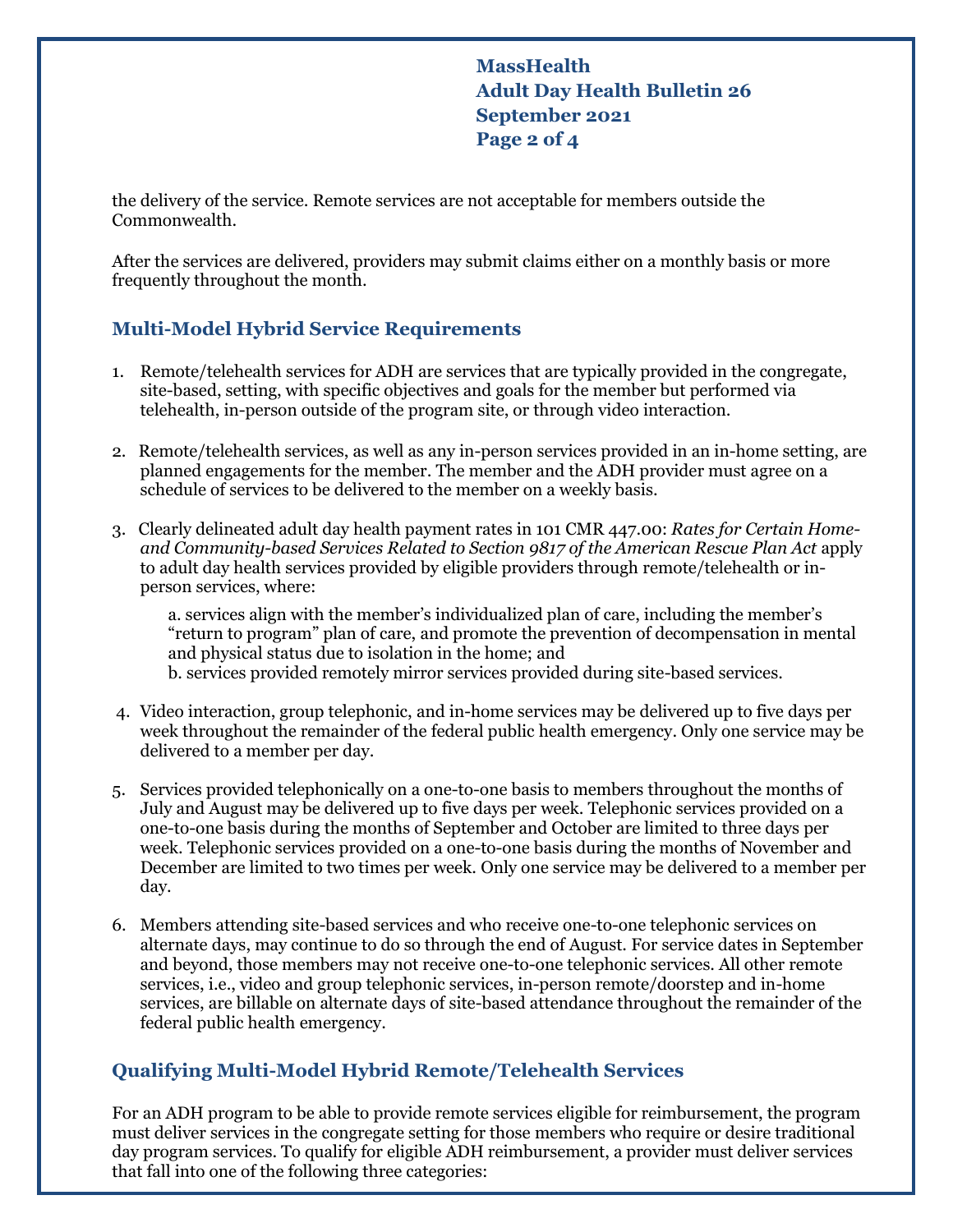**MassHealth Adult Day Health Bulletin 26 September 2021 Page 3 of 4**

- **Center/Site-Based Services** Traditional day program services provided in a site-based day program setting.
- **Remote Services** Services provided by staff through video, telephone, or outside a member's home. Staff provide skilled services and monitoring, such as working on specific health-related goals, diet education, medication monitoring, coordinated care efforts, and clinical interventions. Additional services include, providing scheduled, direct, and interactive group activities held on a web-based video platform or a telephone group conference call that allows for each member to participate to the extent that they are able, as well as work on habilitative or preventive goals.

*Doorstep Remote Services* —Activity supplies, interacting with members, checking on overall well-being, and providing health education. These are also considered remote services. Remote and in-home services may not be provided on days in which a member attends programming in the provider's congregate setting.

 **In-Home Services** — Services intended to serve as "eyes on" services for members who have been receiving remote services, recognizing that the way someone presents on the phone or video may not represent the full picture. Before the delivery of in-home services, a self-COVID-19 screening must be performed by the staff before entering the home, and a COVID-19 screening must be performed with the member before entering the home, following the screening protocol outlined in *EOHHS COVID-19 Guidance for Day Programs* dated June 14, 2021.

Personal protective equipment (PPE) must be worn as indicated in *EOHHS COVID-19 Guidance for Day Programs* dated June 14, 2021.

## **Functions Excluded from Billable Multi-Model Hybrid Service Delivery**

The following are not billable:

- Meal delivery
- Grocery shopping
- COVID-19 symptom checks at the member's residence by driver
- Arranging for members' attendance in the congregate setting
- Delivery of materials/activity packets absent any additional service provision
- Unscheduled check-ins with members and or caregivers
- One-to-one telephonic service outside of the parameters listed above.